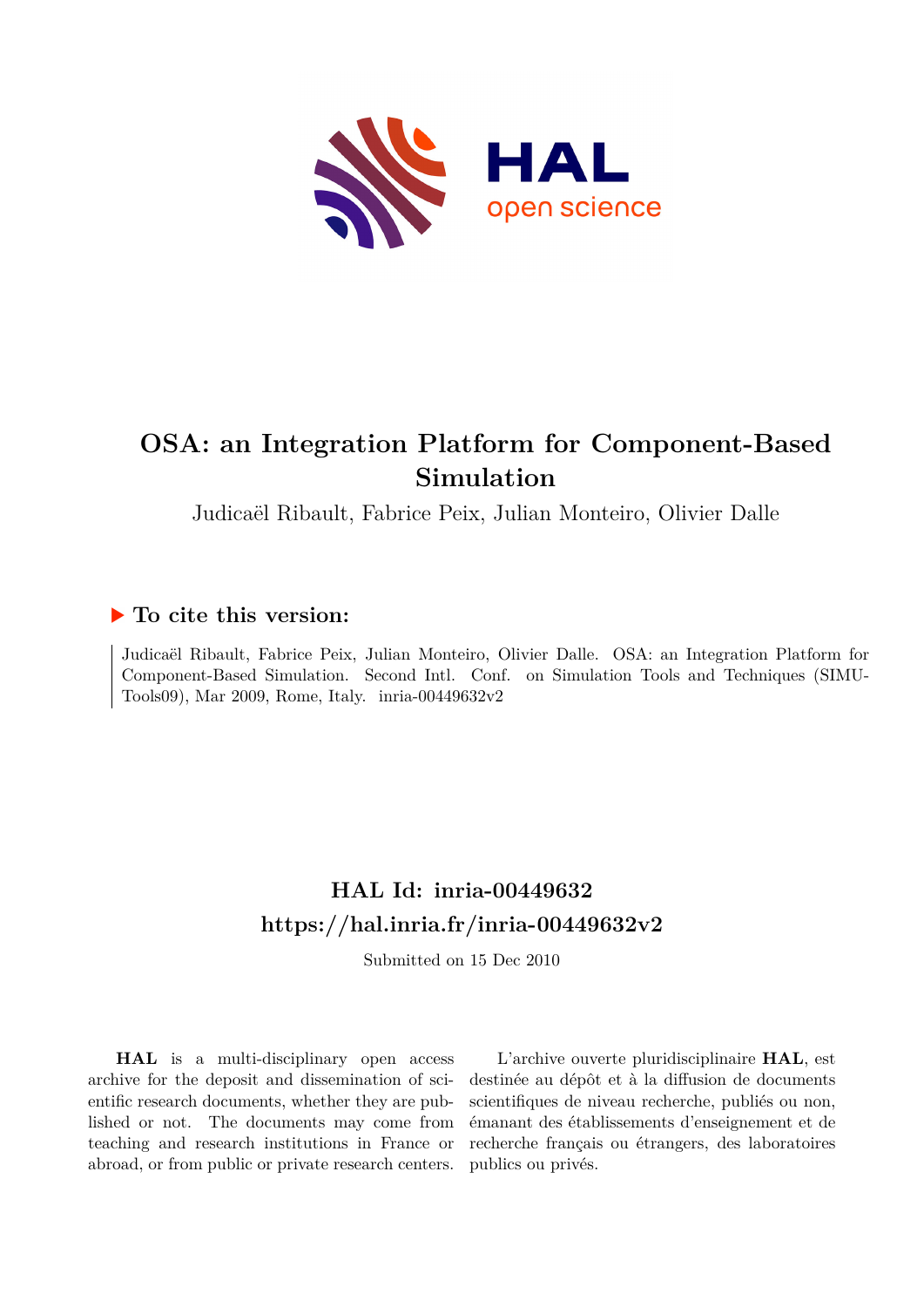### **OSA: an Integration Platform for Component-Based Simulation**

[Poster Abstract]

Judicael Ribault - Fabrice Peix - Julian Monteiro - Olivier Dalle Join team MASCOTTE INRIA, I3S, CNRS, Univ. Nice Sophia, France. B.P. 93, F-06902 Sophia Antipolis Cedex, FRANCE. {firstname.lastname}@sophia.inria.fr

#### ABSTRACT

Many discrete-event simulators are developed concurrently, but with identical or similar purpose. This poster presents the Open Simulation Architecture (OSA), a discrete-event component-based simulation platform whose goal is to favor the reuse and integration of simulation software components and models. To favor reuse, OSA uses a layered approach to combine the modeling, simulation, and related concerns, such as instrumentation or deployment. OSA is both a testbed for experimenting new simulation techniques and a tool for real case studies. The ability of OSA to support challenging studies is illustrated by a Peer-to-peer system case study involving millions of components.

#### Categories and Subject Descriptors

I.6.7 [Simulation and Modeling]: Simulation Support Systems—environments; D.2.11 [Software Engineering]: Software Architectures—domain-specific architectures; D.2.13 [Software Engineering]: reusable software

#### General Terms

Design, Experimentation, Languages, Measurement

#### Keywords

Separation of Concerns, component-based software, modeling and simulation

#### 1. INTRODUCTION

OSA (Open Simulation Architecture) is an open component-based architecture for discrete-event simulation. OSA is born from the observation that many discrete-event simulators are developed concurrently, but with identical or similar purpose. In order to ease reuse of existing or new

*SIMUTOOLS* 2009, Rome, Italy

Copyright 2009 ACM 978-963-9799-45-5 ...\$5.00.

simulation software and models, OSA exploit and apply everywhere it is possible the latest relevant Software Engineering (SE) techniques such as Component-Base Software Engineering (CBSE) and Aspect-Oriented Programming (AOP).

Following the model of Eclipse, the OSA software components are considered optional and replaceable independently from each other. The separation of concerns principle is extensively applied to ease the reuse of existing or new simulation software and models. Hence, OSA is both a testbed for new simulation techniques and a tool for real case studies.

Initially, the OSA development was motivated by the study of challenging real applications for which new simulation techniques need to be investigated, such as the study of Peerto-peer systems involving up to millions of components. In order to solve the resulting issues, multiple third party components and contributions are experimented and assembled in a seamless manner. These components provide support for Graphical User Interface, programming, Deployment of large distributed execution, data sampling, on-the-fly data processing, and so on.

#### 2. THE OSA ARCHITECTURE

OSA is designed to support the simulation end-users in a wide number of their activities such as modeling, experimentation, instrumentation or deployment. It relies on the ObjectWeb's Fractal component model [2] and its Architecture Description Language (ADL). Fractal is a hierarchical component model. Each Fractal component has a versatile structure that separates the functionnal code of the component from its non-functionnal part thanks to a membrane. This membrane contains a set of controllers, that are in charge of these non-fonctional concerns.

The key elements that have been specifically developed for the OSA architecture are a generic modeling API and a prototype implementation of simulation engine. The modeling API is plugged into the membrane of the Fractal component, in addition to the default elements of a Fractal component. The simulation engine itself is implemented using Fractal components. Thus, it is easy to replace it by another engine, which makes the OSA platform a flexible testbed for testing new simulation techniques.

Since the modeling API itself may be replaced, OSA is also able to emulate other existing discrete-event simulators. Furthermore, given that the specification of the component membrane may be provided on a per component basis in the

Permission to make digital or hard copies of all or part of this work for personal or classroom use is granted without fee provided that copies are not made or distributed for profit or commercial advantage and that copies bear this notice and the full citation on the first page. To copy otherwise, to republish, to post on servers or to redistribute to lists, requires prior specific permission and/or a fee.